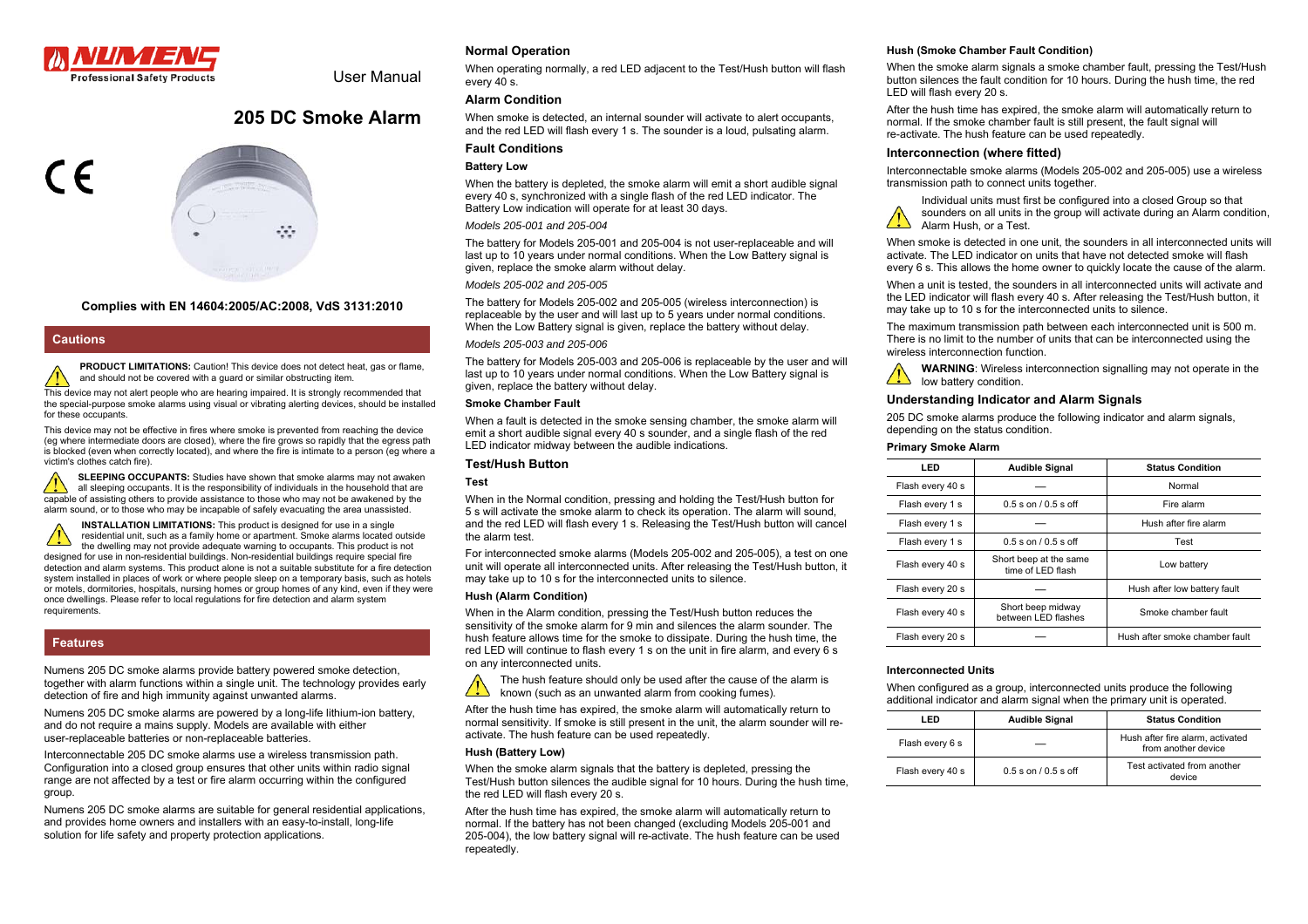| <b>Specifications</b>                              |                                                                                                                |
|----------------------------------------------------|----------------------------------------------------------------------------------------------------------------|
| Quiescent condition indicator                      | Flashing red LED every 40 s                                                                                    |
| Expected battery life                              | 10 years<br>205-002 and 205-005: 5 years                                                                       |
| Low battery indication                             | Short audible signal every 40 s, synchronized with a<br>single flash of the red LED, for 30 days               |
| Low battery hush indication                        | Flashing red LED every 20 s                                                                                    |
| Low battery hush time                              | 10h                                                                                                            |
| Sounder output level                               | $\geq 85$ dB @ 3 m                                                                                             |
| Alarm sounder                                      | $0.5$ s on $10.5$ s off                                                                                        |
| Alarm LED indicator                                | Flashing red every 1 s                                                                                         |
| Alarm hush indication                              | Flashing red LED every 1 s<br>Interconnected units: Flashing red LED every 6 s                                 |
| Alarm hush time                                    | 9 min                                                                                                          |
| Test sounder                                       | (0.5 s on / 0.5 s off                                                                                          |
| <b>Test LED indicator</b>                          | Flashing red every 1 s<br>Interconnected units: Flashing red every 40 s                                        |
| Smoke chamber fault<br>indication                  | Short audible signal every 40 s<br>and a single flash of the red LED midway between the<br>audible indications |
| Fault hush indicator                               | Flashing red LED every 20 s                                                                                    |
| Fault hush time                                    | 10 <sub>h</sub>                                                                                                |
| Interconnection<br>(Models 205-002 and<br>205-005) | No device number limit<br>500 m between all devices in free air                                                |
| Operating temperature                              | $(0 - +55)$ °C                                                                                                 |
| Operating humidity                                 | $(10 \sim 95)$ % RH, non-condensing                                                                            |

### **Compliance**

205 smoke alarms comply with the following standards.

| VdS 3131:2010 <sup>a</sup> | VdS Guideline for Smoke Alarm Devices. Additional<br>Requirements. Requirements and Test Methods |
|----------------------------|--------------------------------------------------------------------------------------------------|
| C.F                        | Conformité Européenne                                                                            |

a Third-party conformance assessment has not been undertaken

### **Installation Preparation**

#### **Equipment**

Before commencing installation, ensure all equipment and tools to mount and test the device are available, such as drills, mounting screws (supplied), cables and ladders.

#### **Location Selection in Homes and Apartments**

**WARNING**: Location and number of smoke alarms may be specified in  $\sqrt{2}$ relevant regulations. Where these do not exist, the requirements of NFPA 72 can be used. For your information, the National Fire Alarm Code, NFPA, reads as follows.

11.5.1 \*Required Detection.

\*Where required by applicable laws, codes, or standards for a specific type of occupancy, approved single- and multiple-station smoke alarms shall be installed as follows: (1) \*In all sleeping rooms and guest rooms

(2) \*Outside of each separate dwelling unit sleeping area, within 6.4 m (21 ft) of any door to a sleeping room, the distance measured along a path of travel (3) On every level of a dwelling unit, including basements (4) On every level of a residential board and care occupancy (small facility), including basements and excluding crawl spaces and unfinished attics  $(5)$  \*In the living area(s) of a quest suite  $(6)$  In the living area(s) of a residential board and care occupancy

For complete coverage, smoke alarms should be installed in all rooms, halls, storage areas, basements, and attics in the dwelling. The minimum coverage is one smoke alarm on each floor and one outside each sleeping area. Please use the following location guide.

### **Single Storey Dwellings**

Install a smoke alarm in the hallway outside every separate bedroom area, as shown in Fig. 1 a). Two smoke alarms should be installed in dwellings with two bedroom areas, as shown in Fig. 1 b).



**Fig. 1 a) – Single bedroom area Fig. 1 b) – Multiple bedroom areas**

#### **Multi-Storey Dwellings**

Install a smoke alarm on every floor of a multi-floor dwelling, as shown in Fig. 2.



### **Enhanced Safety**

To improve early detection performance and safe evacuation, consider installing additional smoke alarms as follows.

- At least of two smoke alarms.
- Inside every bedroom.
- At both ends of a bedroom hallway if the hallway is more than 12 m.
- Inside every room where one sleeps with the door partly or completely closed, since smoke could be blocked by the closed door, and a hallway alarm may not wake up the sleeper if the door is closed.
- At the bottom of the basement stairwell
- Second-floor, at the top of the first-to-second floor stairwell.
- In your living room, dining room, family room, attic, utility and storage rooms.

Be sure no door or other obstruction blocks the smoke path to the smoke alarm.

### **Installation Location**

Install smoke alarms as close to the centre of the ceiling as possible, away from light fittings and air-conditioning ducts. If this is not practical, mount the smoke alarm on the ceiling, no closer than 50 cm from any wall or corner (see Fig. 3).



If some of your rooms have sloped, peaked, or gabled ceilings, try to mount smoke alarms 0.9 m measured horizontally from the highest point of the ceiling.

### **Where** *Not* **to Install Your Smoke alarm**

Nuisance alarms occur when smoke alarms are installed where they will not work properly. To avoid nuisance alarms, do not install smoke alarms in the following situations.

- In or near areas where combustion particles are present, such as kitchens with few windows or poor ventilation, garages where there may be vehicle exhaust, near furnaces, combustion heaters, and space heaters. Combustion particles are the by-products of something that is burning, which the smoke alarm may detect.
- Within 6 m of kitchens where combustion particles are normally present. If a 6 m distance is not possible (eg in a mobile home), try to install the smoke alarm as far away from the combustion particles as possible, preferably on the wall. Ensure the area is well ventilated.
- In dead-air areas, where ventilation systems cause air-flow that would not pass through the smoke sensing chamber. Avoid also air-flow from areas where normal combustion particles are expected, such as kitchens. Fig. 4, which indicates the correct and incorrect smoke alarm locations.



- **INCORRECT LOCATION**
- In damp or very humid areas, or within 3 m of bathrooms with showers. Moisture in humid air can enter the sensing chamber, then condense into droplets upon cooling, which can cause nuisance alarms.
- In very cold or very hot areas, including unheated buildings or outdoor rooms. If the temperature rises above or falls below the operating range of smoke alarm, it may not function properly. The temperature range for your smoke alarm is  $(0 \sim 55)$  °C.
- In very dusty or dirty areas. Dirt and dust can build up on the smoke sensing chamber, to make it overly sensitive. Additionally, dust or dirt can block openings to the sensing chamber and limit the smoke alarm from sensing smoke.
- Near fresh air vents or high draft areas like air conditioners, heaters or fans, fresh air vents and drafts, which can drive smoke away from smoke alarms.

<sup>o</sup> **ROOM**

 $\Omega$ 

**BEDROOM**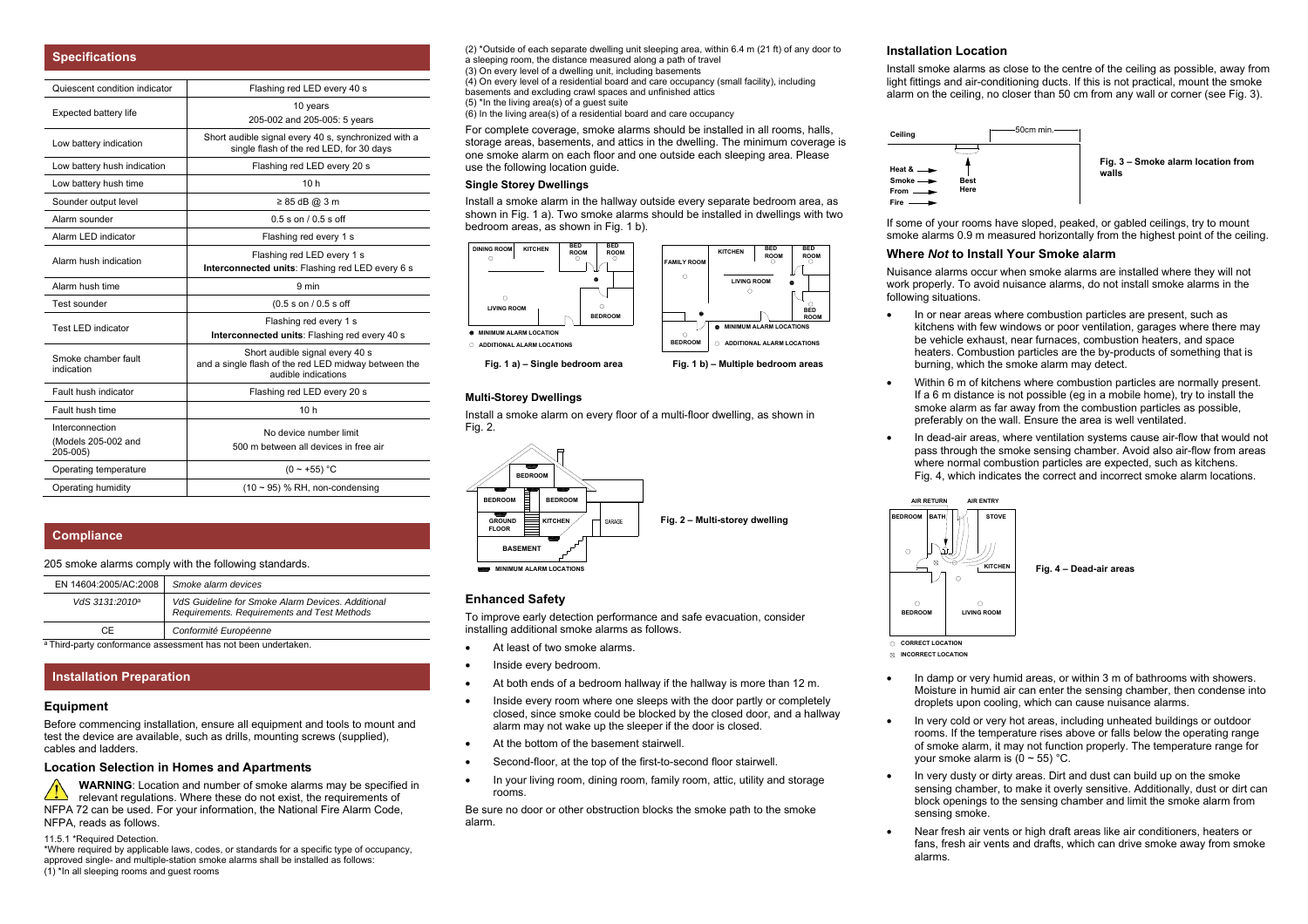- In dead air spaces, which are often at the top of a peaked roof or in apex of ceilings and walls. Dead air may prevent smoke from reaching a smoke alarm. See Fig. 3 for the recommended location.
- In insect-infested areas. If insects enter the smoke sensing chamber, they may cause a nuisance alarm. Where insects are a problem, get rid of them before installing the smoke alarm.
- Near fluorescent lights. Electrical "noise" from fluorescent lights may cause nuisance alarms. Do not install smoke alarms within 1.5 m of such lights

In the above locations, a Numens 205 or 202 DC heat alarm could be installed for additional protection.

### **Installation and Test**

Please read the previous section **Installation Preparation**, before commencing installation.

### **Install the Smoke Alarm**

**WARNING**: To avoid the electrical shock hazard, turn off power to the area where you plan to install the device at the fuse box or circuit breaker box.

- 1. At the place where you are going to install the unit, draw a 75 mm horizontal line.
- 2. Remove the unit from its base by rotating it counter-clockwise.
- 3. Place the base on the ceiling so that mounting-hole slots are aligned on the line. In each of keyhole slots, draw a mark to locate the mounting plugs.
- 4. Remove the base from the ceiling.
- 5. Drill two 5 mm holes at the marks and insert the plastic mounting plugs (supplied).
- 6. Attach the base to the ceiling with the screws supplied (see Fig. 5).



#### **Fig. 5 – Fixing base**

7. Align the unit with the base rotate it clockwise to lock it into place (see Fig. 6).

Note: Fitting the unit to its base internally connects the battery power to the unit.





**Fig. 6 – Fitting the smoke alarm to the base** 

### **Activate the Smoke Alarm**

- 1. To activate your smoke alarm, press and hold the Test/Hush button for 3 s until the LED flashes rapidly.
- 2. Once the LED starts flashing, release the Test/Hush button within 3 s. The unit will emit a short beep to indicate that it is activated.

#### **Wireless Interconnection Function (where fitted)**



**WARNING**: Do not connect this smoke alarm to any device other than another 205-series alarm or other compatible Numens device (see

datasheet). Connecting anything else may prevent this smoke alarm from working properly.

There is no limit to the number of units that can be interconnected using the wireless interconnection function.

Units must be configured into a Group for the interconnection function to operate.

When configured as a Group, the wireless function will operate automatically once smoke is detected in any unit.

NOTE: Units should be interconnected within only one family residence, otherwise nuisance alarms may occur when a unit activates or is tested in another residence.

#### **Group Configuration**

- 1. Activate your smoke alarm (see above).
- 2. Ensure there are no Battery Low fault conditions on the units to be connected as a group.
- 3. Enter Group mode by pressing and releasing the Test/Hush button 5 times within 5 s. The sounder will emit a short beep and the red LED will flash every 0.5 s. Group mode configuration will last 50 s (unless cancelled earlier).
- 4. To add a unit to the Group, press and release the Test/Hush button on the second unit twice within 2 s. The red LED will flash every 0.5 s. The sounder on the connecting unit will emit a short beep to confirm connection to the Group.
- 5. Repeat Step 4 to add additional units to the Group.

NOTE: Group configuration must be completed within 50 s, after which time all units will return to the normal condition.

6. When all units are added to the Group, press and release the Test/Hush button on the first unit to end the Group configuration mode.

#### **Remove a Unit from a Group**

To remove a unit from the Group, press and release the Test/Hush button 8 times within 5 s. The sounder will emit two short beeps and the red LED will flash twice to confirm removal from the Group.

#### **Test the Smoke Alarm(s)**

#### **Stand-alone Smoke Alarms**

- 1. Press and hold the Test/Hush button for 3 s.
- 2. Check the sounder operates (0.5 s on / 0.5 s off) and the red LED flashes every 1 s.
- 3. Release the Test/Hush button to silence the alarm and resume normal operation.

**WARNING**: The smoke alarm has a loud alarm signal. Use hearing protection when testing.

#### **Interconnected Units**

- 1. Press and hold the Test/Hush button for 3 s.
- 2. Check the sounder operates (0.5 s on / 0.5 s off) and the red LED flashes every 1 s.
- 3. On the interconnected units, check the sounder operates (0.5 s on / 0.5 s off) and the red LED flashes every 40 s.

4. Release the Test/Hush button to silence the alarm and resume normal operation.

NOTE: It may take up to 10 s for the interconnected units to silence.

5. Repeat Steps 1 ~ 4 for each unit.

# **Normal Operation**

Once installed and activated, your smoke alarm will immediately start monitoring for smoke. If the sounder in the device operates, check for a fire and execute your safety plan.

#### **Hush (Alarm Condition)**



If investigation of the alarm signal is likely caused by a known nuisance source (such as cooking fumes), the Test/Hush button can be pressed to silence the sounder for 9 min.

**WARNING**: If the smoke density is too high, the hush function will not silence the alarm sounder.

After the Hush time has expired, the device will return to normal sensitivity. If smoke is still present, the alarm will re-activate. The hush feature can be used repeatedly.

### **Care and Maintenance**

#### **Weekly Tests**

- 1. Press and hold the Test/Hush button for 3 s on the smoke alarm.
- 2. Check the sounder operates with a loud pulsating sound, and the red LED in the Test/Hush button flashes rapidly.

**WARNING:** The smoke alarm has a loud alarm signal. Use hearing protection when testing.

3. Where installed, check the activation of interconnected units (see above).

**WARNING**: Never use a naked flame of any kind to test your smoke alarm. You may set fire to and damage the device, as well as your home. The built-in Test feature accurately tests all alarm functions.

If the unit fails to operate correctly, contact your supplier or Numens (see below).

#### **Annual Maintenance**

Vacuum or carefully clean the smoke alarm with a dry or damp soft cloth and ensure the sensor openings are free from dust and lint. Do not use solvents.

### **DO NOT PAINT** this product.

#### **Battery Replacement**

The battery for models 205-001 and 205-004 is not user-replaceable. Once the battery is depleted, replace the smoke alarm.

For other models, remove the unit from the base and replace the battery with an approved model (see Service below).

### **Protection From Fire**

Installing smoke alarms is only one step in protecting your family from fires. You should also reduce the chances that fires will start in your home and you must increase your chances of escaping safely if one does start. The following information will help you develop a fire safety program.

1. Install smoke alarms properly. Carefully follow all the instructions in this manual. Keep your smoke alarms clean, and test them every week.